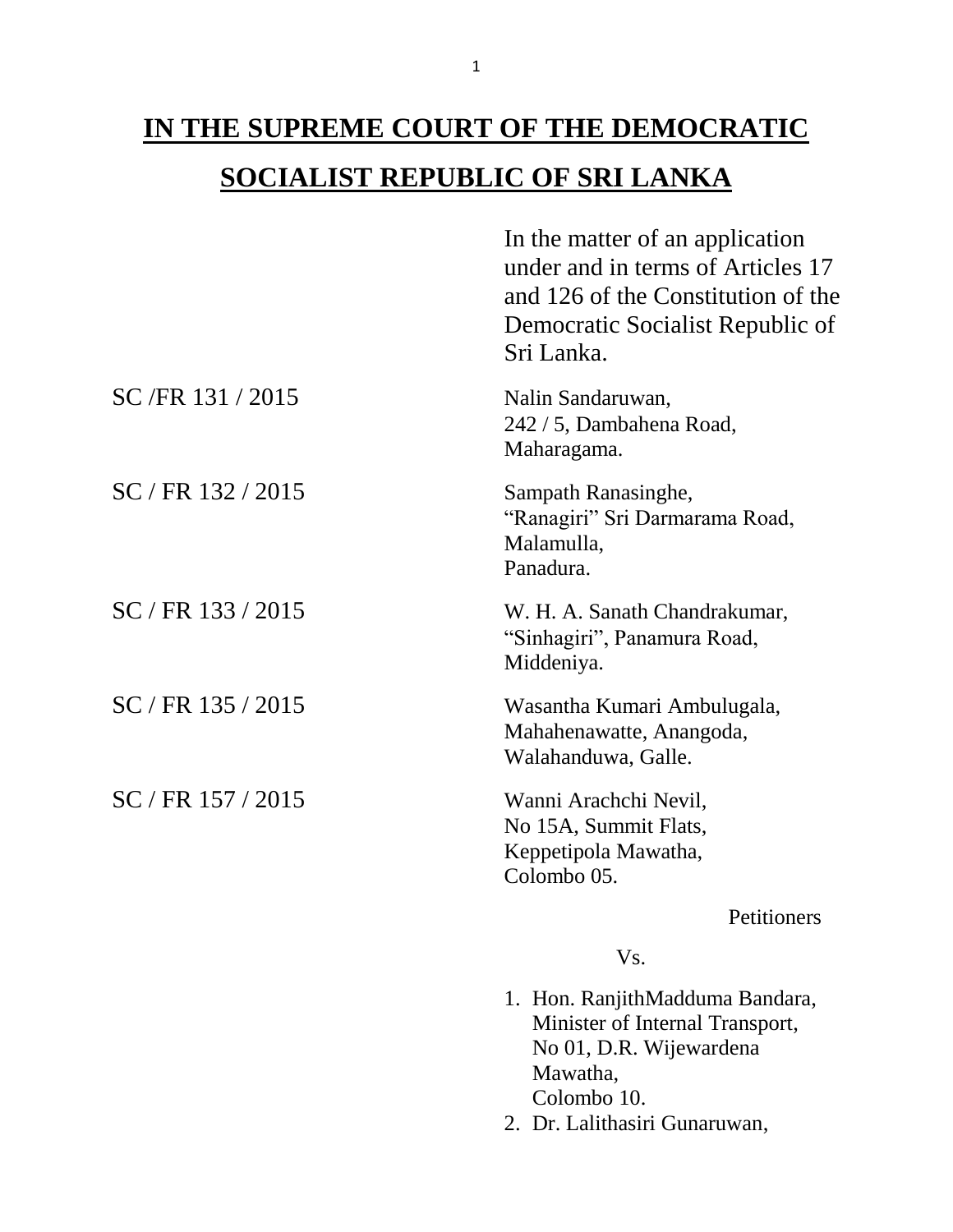|                  |                | Secretary,<br>Ministry of Internal Transport,<br>No.1, D.R. Wijewardena<br>Mawatha,<br>Colombo 10.<br>3. National Transport Commission,<br>No 241, Park Road,<br>Colombo 05.<br>4. Dr. D.S. Jayaweera,<br>Chairman,<br><b>National Transport Commission,</b><br>No 241, Park Road,<br>Colombo 05.<br>5. Hewawalimunige Wipulasena,<br><b>Director Operations (Acting)</b><br><b>National Transport Commission,</b><br>No. 241, Park Road,<br>Colombo 05.<br>6. Hon Attorney General,<br>Attorney General's Department,<br>Colombo 12.<br>Respondents |
|------------------|----------------|------------------------------------------------------------------------------------------------------------------------------------------------------------------------------------------------------------------------------------------------------------------------------------------------------------------------------------------------------------------------------------------------------------------------------------------------------------------------------------------------------------------------------------------------------|
| <b>BEFORE</b>    |                | PRIYASATH DEP, PC, J. (as he was then)<br>UPALY ABEYRATHNE, J.<br>NALIN PERERA, J.                                                                                                                                                                                                                                                                                                                                                                                                                                                                   |
| <b>COUNSEL</b>   | the Petitioner | Faiz Musthapha PC with Faiza Markar for<br>N. Wigneswaran SSC for the Respondents                                                                                                                                                                                                                                                                                                                                                                                                                                                                    |
| <b>ARGUED ON</b> | 28.09.2016     |                                                                                                                                                                                                                                                                                                                                                                                                                                                                                                                                                      |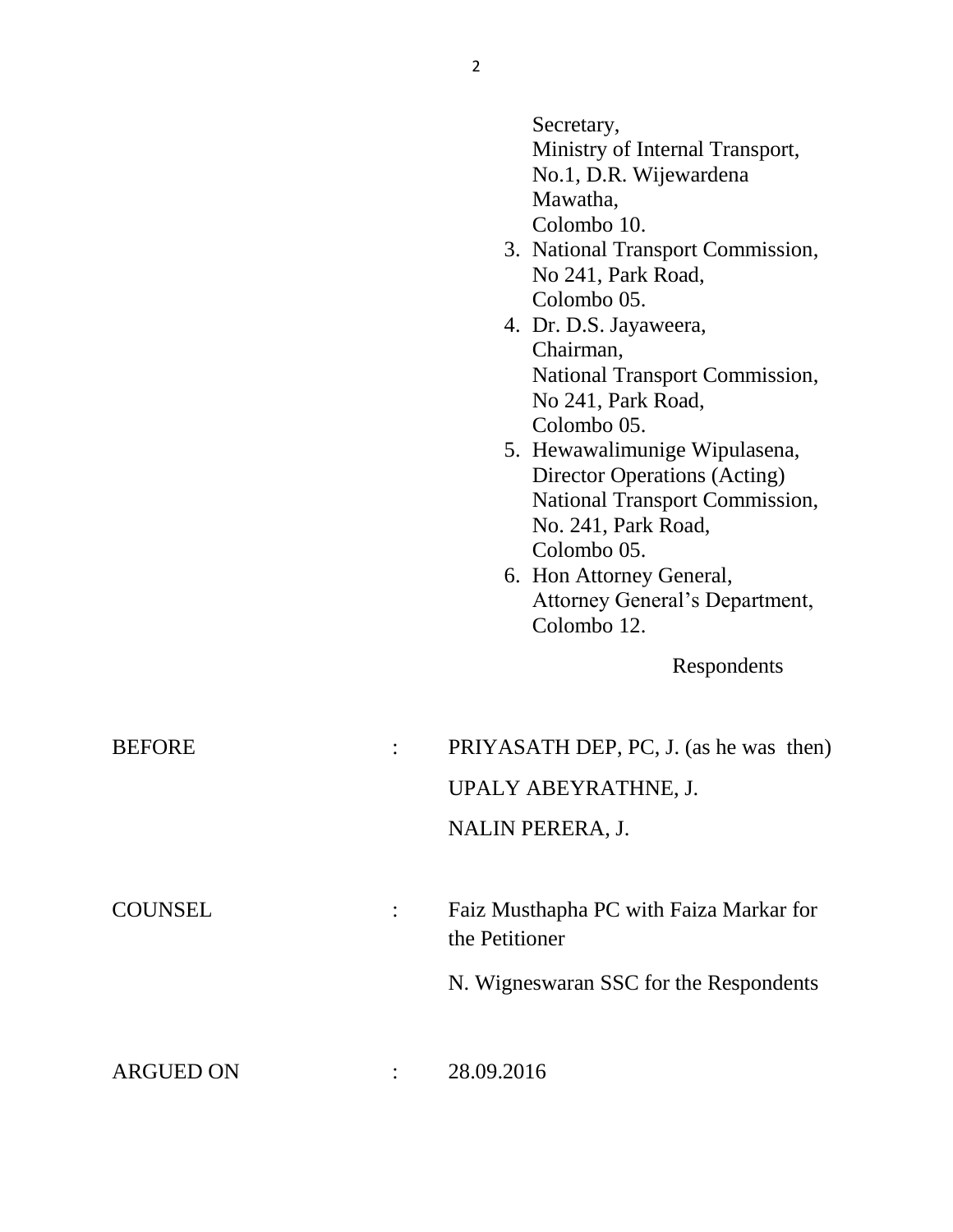## UPALY ABEYRATHNE, J.

Petitioners are owners of private omnibuses. The 3<sup>rd</sup> Respondent, who is the authority to issue Passenger Service Permit (PSP) in terms of Section 24 of the National Transport Commission Act No 37 of 1991 has issued PSP bearing Nos. NTCT 13748, NTC 13778, NTC 12949, NTCT 13723 and NTCF 13548 respectively, to the aforesaid Petitioners to operate passenger transport services in the Island.

The Petitioners complained that the usual procedure adopted by the  $3<sup>rd</sup>$ Respondent under Section 24 of the National Transport Commission Act in the issuance of PSP is that when granting PSP upon the receipt of an application from a registered owner of an omnibus to operate passenger transport service along the route or routes stated therein, the  $3<sup>rd</sup>$  Respondent would process the application and if satisfied with the application would grant PSP for a period specified therein. Once PSP is granted it is periodically renewed and/or extended. The said periodic renewal/extension is carried out as a matter of formality, unless and otherwise the registered owner has breached any of the terms and conditions set out in Section 30(2) of the said Act which prevents its renewal.

In 2012, with the commissioning of the Southern Expressway the  $3<sup>rd</sup>$ Respondent called for tenders from interested persons to operate private omnibus along the Southern Expressway. At the inception five (5) persons had been granted PSP and thereafter several other persons had been granted with PSP. On or about 08.05.2014 a committee comprised of 05 members had been formed by the Cabinet of Ministers to submit a report on its observations and recommendations regarding the criteria on selecting bus owners and on issuance of permits for buses operating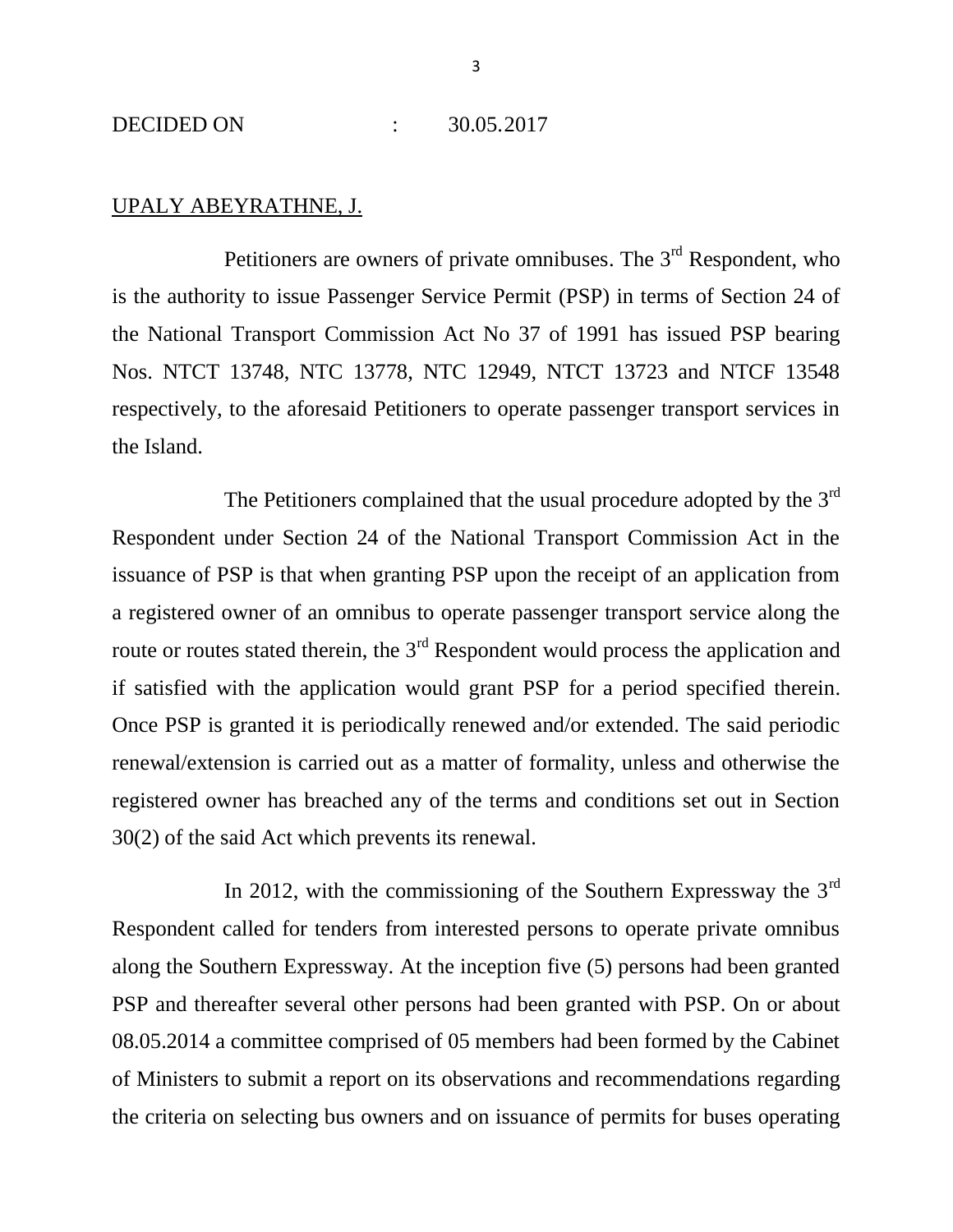in Southern Expressway. On 19.09.2014, the Cabinet of Ministers considered the cabinet paper containing the report of the said committee (P 4) and granted the approval for the recommendations stated in the report of the committee to be implemented subject to observation of the Minister of Transport. Consequent to the said Cabinet Approval (P 5) a paper notice (P 6) had been published in several newspapers calling for applications from the interested persons to operate omnibus along the Southern Expressway by the 04<sup>th</sup> Respondent.

By the said advertisement (P 6), published in newspapers addressing the owners holding valid passenger service permits along Matara - Colombo road (Rout No 2), the  $4<sup>th</sup>$  Respondent had called for applications to grant 28 permanent PSPs to operate omnibuses along the Maharagama – Matara Southern Expressway. Accordingly, the persons who already had a valid PSP to operate an omnibus along the Matara – Colombo road (Galle Road) were only eligible to apply.

According to the Petitioners, the  $3<sup>rd</sup>$  Respondent had issued 28 Passenger Service Permits to operate omnibuses between Maharagama – Matara and 15 Passenger Service Permits to operate omnibuses between Kaduwela - Matara along Southern Expressway, valid for a period of 01 year (P 8). Thereafter on November 2014, by P 9, 30 persons were granted with PSP's. In November/ /December 2014, further 26 persons, including the petitioners, were granted with PSP's.

The Petitioners have averred that, to their utmost surprise, shock and dismay the  $3<sup>rd</sup>$  Respondent refused to extend the period of validity of the said PSP's when the PSPs were submitted for renewal/extension upon the expiration of the periods of validity. The Petitioners have complained that the refusal of the 3<sup>rd</sup> Respondent or any one or more of the Respondents to renew/extend the validity of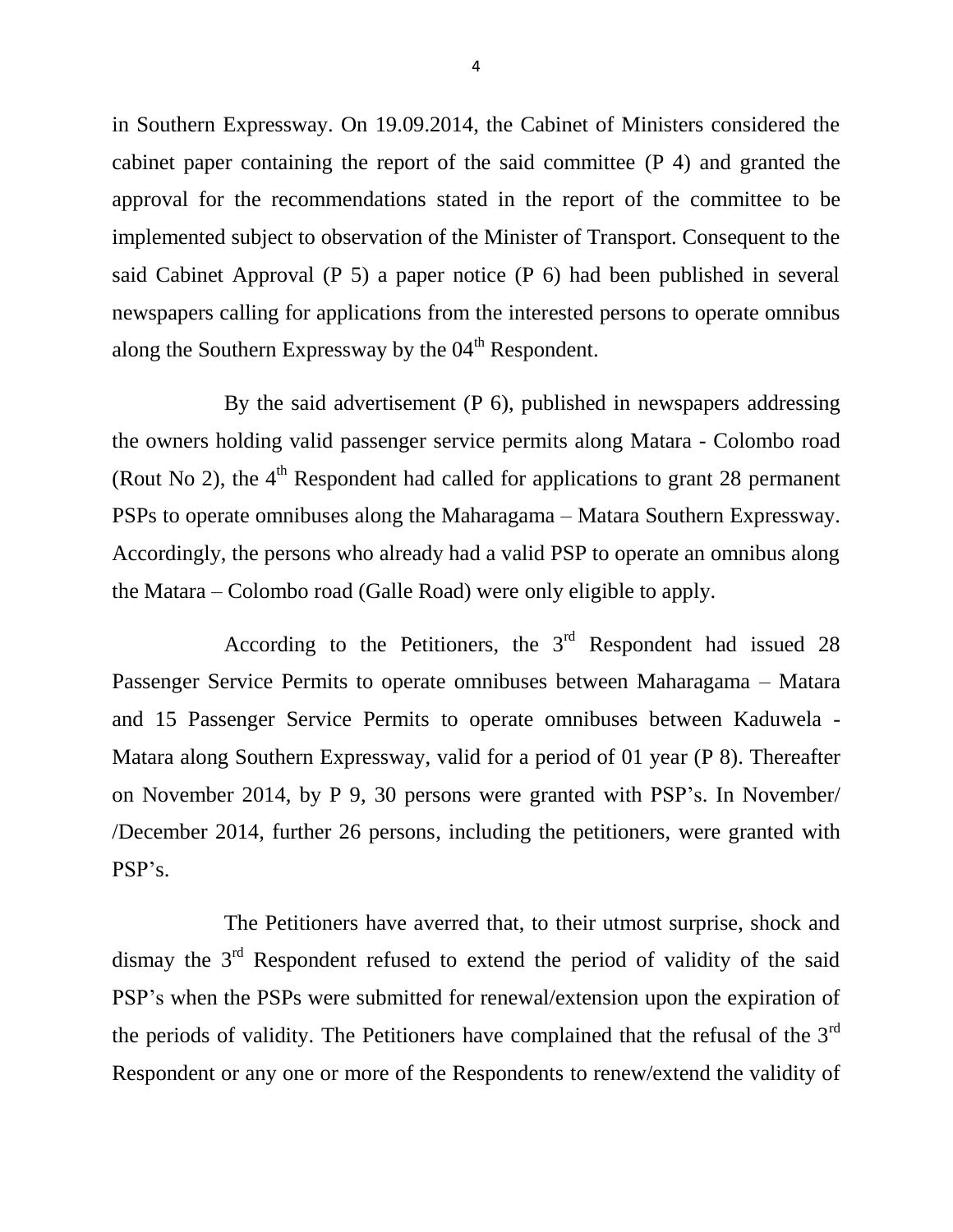the Petitioners' PSP's are in violation of their fundamental right guaranteed to them under Article 12(1) and 14(1) (g) of the Constitution, inasmuch;

- $\triangleright$  No reasons have been given for the said refusal,
- The said refusal/failure to renew/extend the validity of the Petitioners' aforesaid PSP's are *ultra vires* the provisions of the National Transport Commission Act No 37 of 1991,
- $\triangleright$  The said refusal/failure is not rationally related to any reasonable objective sought to be achieved,
- $\triangleright$  The said refusal/failure is arbitrary, capricious and unwarranted,
- $\triangleright$  Then said refusal/failure is in violation of the Petitioners' legitimate expectation to operate omnibus along the route specified in the PSP,
- $\triangleright$  The Petitioner has expended large sums of money in purchasing the said omnibus obtaining the PSP, enlisting and training its staff and all other incidental expenses thereto and will be adversely affected if the PSP is not extended,
- The Petitioner had to incur additional expenditure in purchasing/leasing an omnibus that as suitable to ply along the Southern Expressway in compliance with the stipulations contained in P 7,
- $\triangleright$  The Petitioner would not be able to generate an income so as to pay wages of his employees and monthly lease rentals in respect of the omnibus in the event the PSP is not renewed/extended and is unable to operate on the said routes.

When the aforesaid applications were supported for leave to proceed on 12.06.2015, this court granted leave under Article 14(1) (g) of the Constitution.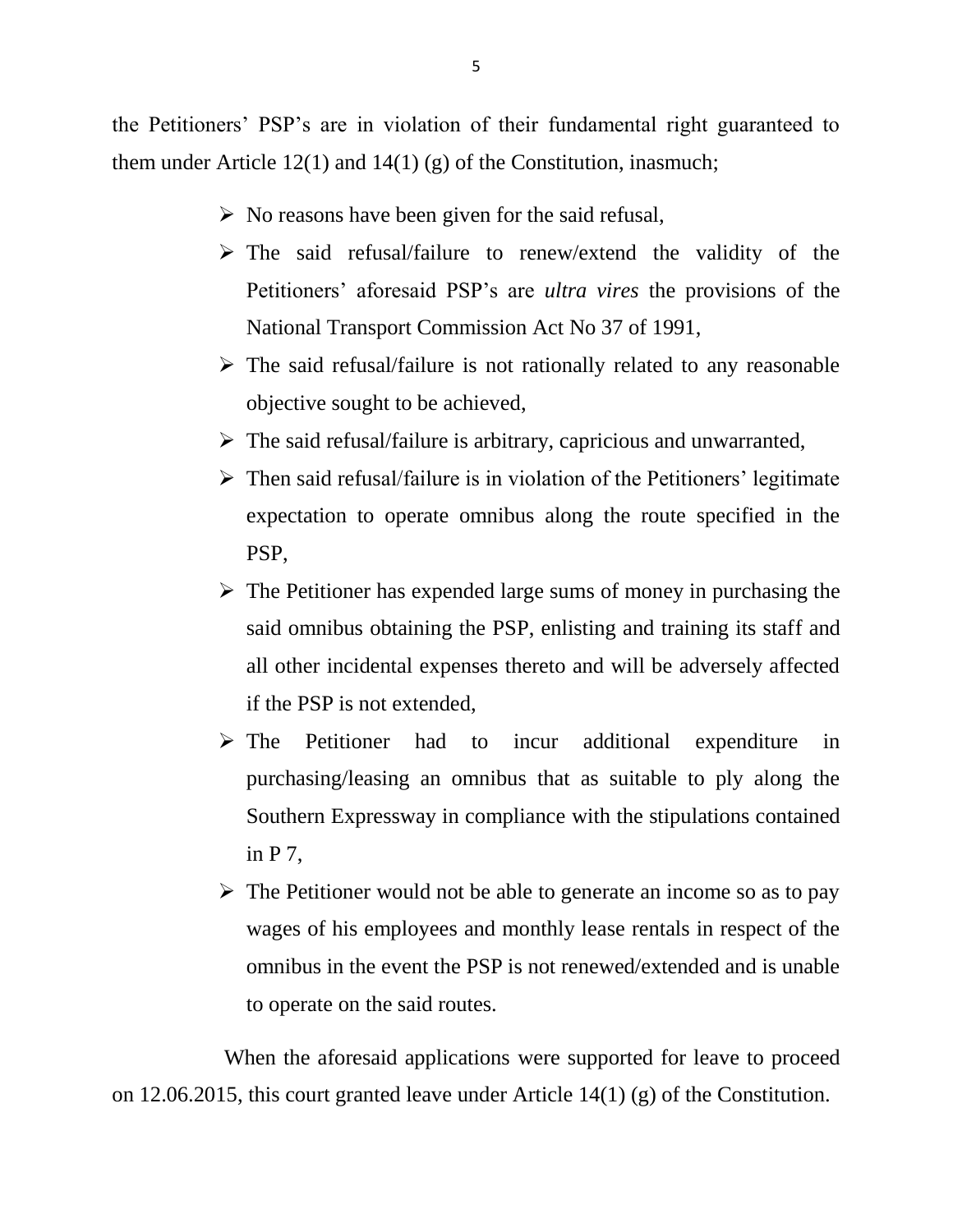The 4A Respondent has taken up the position that the said PSP's had been issued contrary to the provisions as stipulated in the National Transport Commission Act No 37 of 1991.

The 4A Respondent in his affidavit dated 13.06.2016, answering to the averments contained in paragraph 14 and 15 of the petitions has stated that;

- As per the document marked as P 9 by the Petitioners, a board paper has been submitted seeking the approval of the National Transport Commission to review the luxury passenger service which existed along certain routes and to allow them to ply along the Southern Expressway, if the need arises, subject to the payment of the relevant charges;
- Permits were granted to the Petitioners to operate omnibuses via the Southern expressway and the said permits had been extended up to April 2015, as reflected in P 11A and P 11 B;
- The Petitioners had been allowed to make the necessary payment by way of instalments in order to ply via the Southern Expressway, contrary to the provisions stipulated in Section 25 of the said Act;
- Section 30 of the said Act had not been followed in granting and/or extending the permit to ply via the Southern Expressway as a permit can only be granted for a minimum period of one year and a maximum period of three years.

As stipulated in Section 24 of the National Transport Commission (NTC) Act, upon the receipt of an application for a passenger service permit, the Commission may having regard to the demand for omnibus services by the public, on the route or routes applied for in the application, either grant or if it is satisfied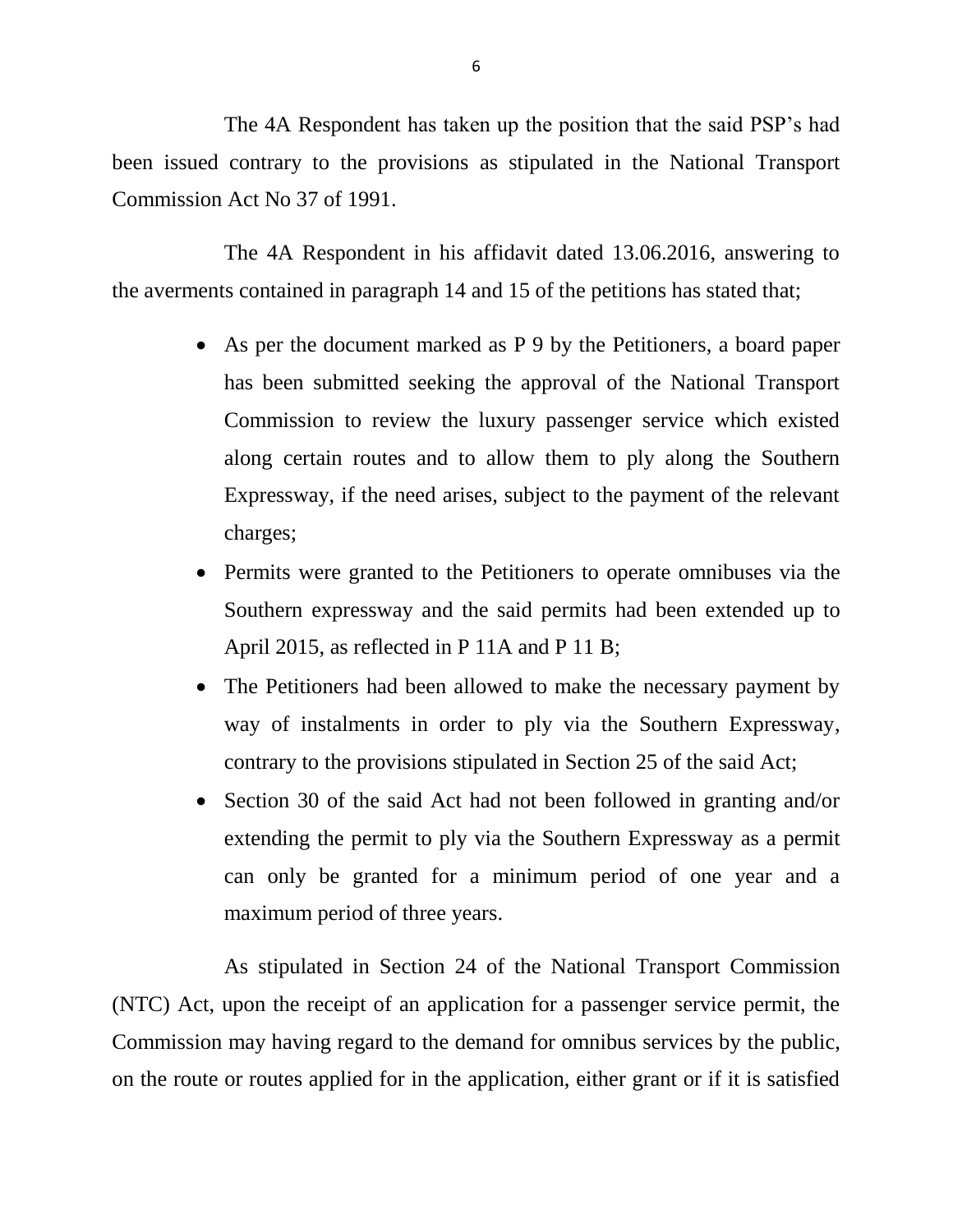that the grant of such, permit would result in the over allocation of omnibus capacity on the route applied for refuse to grant a passenger service permit.

The Respondents have not disputed the fact that by the advertisement in the said paper notice marked P 6, Respondents stipulated that the persons who already had a valid PSP to operate an omnibus along the Matara – Colombo road (Galle Road) were only eligible to apply.

The learned Senior State Counsel for the Respondents submitted that;

- The said PSPs could not have been issued for a period less than one year as Section 25(2) mandates that every passenger permit be in force for such period not less than one year and not more than three years as specified in the permit and, as such, is manifestly illegal.
- No evidence has been placed before this court to demonstrate the basis upon which the publicly stated policy of the NTC in P 6, i.e. the issuance of permit only to persons already plying the Colombo – Matara route; had been change to accommodate the Petitioners.
- No evidence has been adduced to explain how or why the Petitioners would apply for permits when the public advertisement stated that the permits would only be issued to persons who already have a permit for use on the Galle Road (route No 2).
- The Petitioners have also been permitted to make the necessary payments by way of instalments, which is contrary to Section 5 of the said Act, as it does not contemplate the payment of fees on an instalment basis.

According to the averments contained in paragraphs 10, 11, 12 and 13 of the petitions, in terms of the said newspaper advertisement marked P 6 the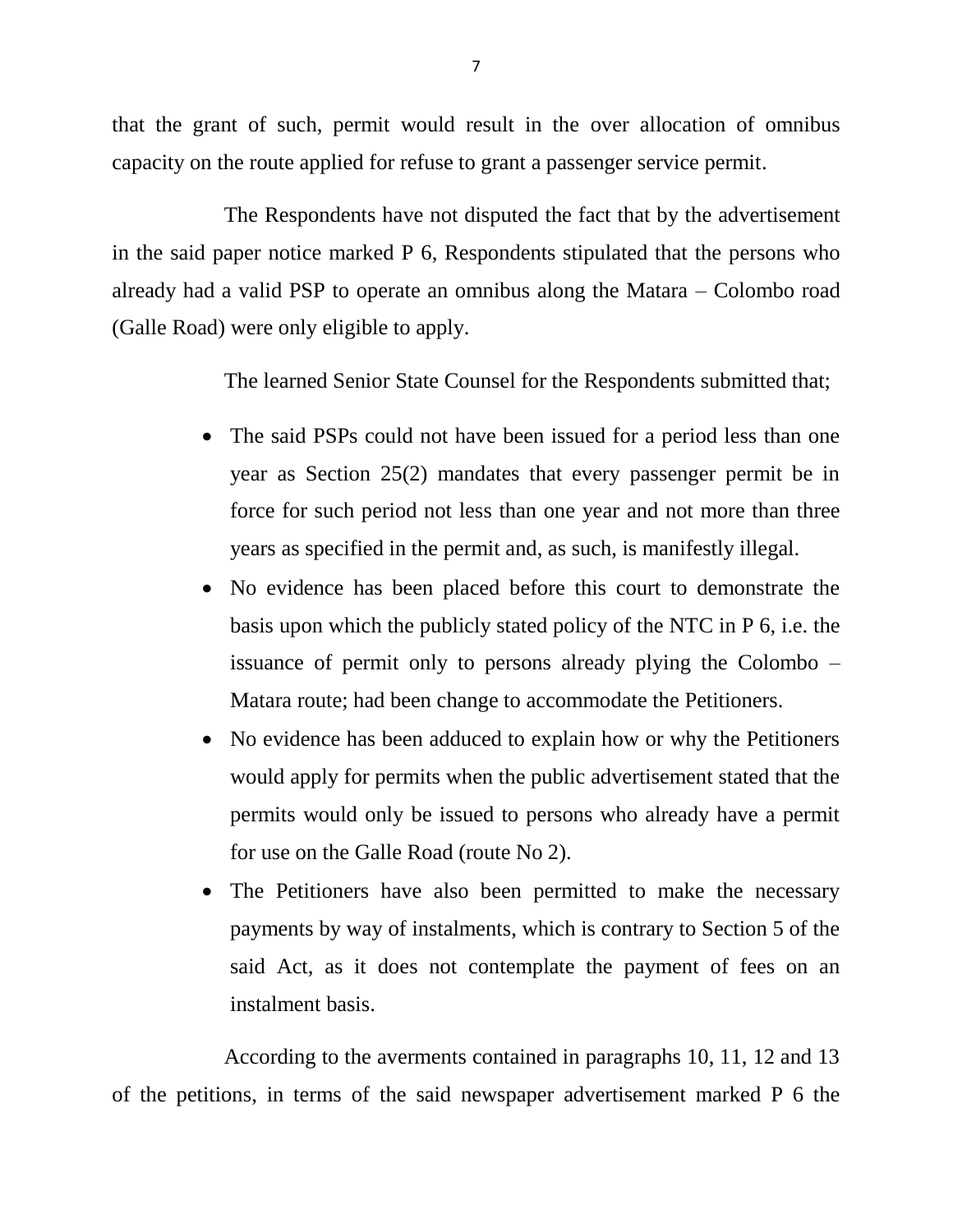Petitioners had not applied for granting of PSPs to them. It is noteworthy that upon the said paper-notice, 58 (fifty-eight) persons had been issued with PSPs to operate omnibuses using the Southern Expressway, valid for a period of one year.

 According to the Petitioners in November/December 2014 further 26 persons including the Petitioners were granted PSPs by the 3<sup>rd</sup> Respondent to operate omnibuses using the Southern Expressway, to destinations beyond the reach of the Southern Expressway.

The Petitioners have produced the said PSPs with the petitions, marked P 11 A. Accordingly, on 28.11.2014, the PSP bearing No NTCT-13748 to the Petitioner in case No SC/FR/131/2015 valid from 28.11.2014 to 04.01.2014; on 25.11.2014, the PSP bearing No NTCT-13778 to the Petitioner in SC/FR/132/2015 valid from 25.11.2014 to 24.01.2015; on 23.10.2014, the PSP bearing No NTC-12949 to the Petitioner in SC/FR/133/2015 valid from 23.10.2014 to 22.12.2014; on 30.10.2014, the PSP bearing No NTCT-13723 to the Petitioner in SC/FR/135/2015 valid from 30.10.2014 to 29.12.2014 and on 23.10.2014, the PSP bearing No NTCF-13548 to the Petitioner in SC/FR/157/2015 valid from 23.10.2014 to 07.04.2015, had been issued by the  $3<sup>rd</sup>$  Respondent.

It is apparent that the said PSPs had not been issued in terms of Section 25 of the NTC Act, validating for a period not less than one year and not more than three years. Section 25 reads thus;

- 25(1) No passenger service permit shall be granted by the commission to any person under Section 24 except upon the payment by such person to the Commission of such fee as may be prescribed.
- (2) Every passenger service permit granted under section 24 shall (a) be in the prescribed form; and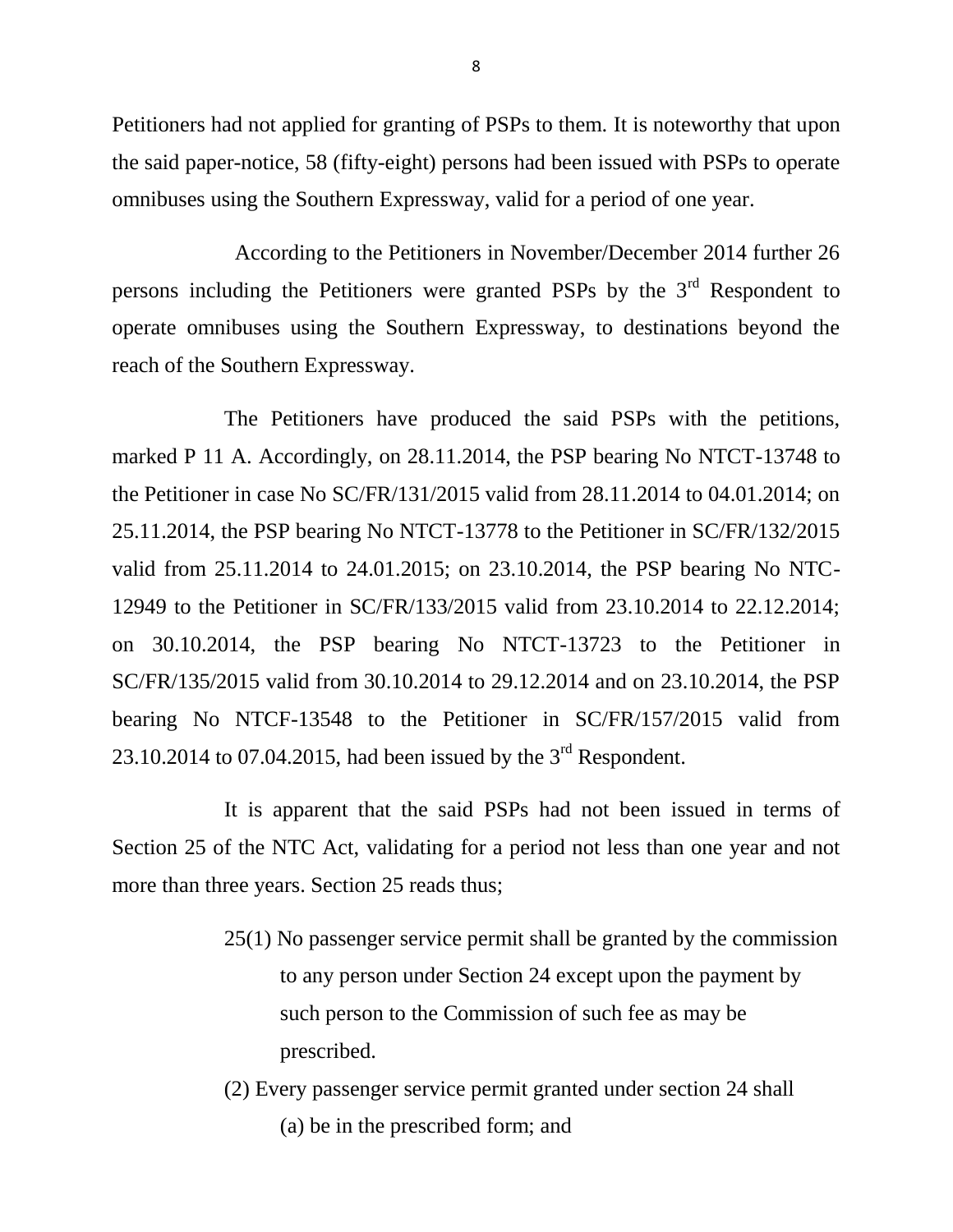(b) unless it is cancelled earlier, be in force for such period not less than one year and not more than three.

According to Section 25 (2) b, a PSP issued in terms of said section, be in force for a period not less than one year and not more than three years. Hence it is apparent from Section 25 (2) b, that any PSP, which has been issued in violation of the said validity period, has no force in law. The Petitioners are now seeking an order from this court directing the Respondents to renew/extend the validity of the said PSPs and/or to grant fresh PSPs valid for a period of 01 year at a time. It must be noted that, the said PSPs, when issued for the first time, had not been issued to be in force for a period not less than one year as required by the provisions contained in Section 25 (2) b of the NTC Act. It is clearly seen that the validity of the said PSPs had been limited to a period less than 04 months from the date of issue. On the face of the said PSPs it is seen that it had been issued in contravention of the Provisions contained in Section 25 (2) b of the said Act. It is therefore clear that the Petitioners are now seeking from this court to validate the PSPs which had been issued in contrary to the provisions contained in the said Act.

It is surprising to note that although the said PSPs had been issued in contravention of Section 25 (2) b of the said Act, none of the Petitioners had made any attempt to challenge the  $3<sup>rd</sup>$  respondent's decision to grant PSPs in the aforementioned style, before a court of law, by way of a fundamental right application or by way of a writ application.

When the circumstances were prevailing as such, according to the Petitioners, the 3<sup>rd</sup> Respondent had extended the period of validity of the said PSP's bearing No NTCT-13748 from 05.01.2015 to 04.04.2015, the PSP bearing No NTCT-13778 from 23.12.2014 to 22.01.2015 and thereafter from 23.01.2015 to 22.04.2015, the PSP bearing No NTC-12949 from 25.01.2015 to 24.03.2015 and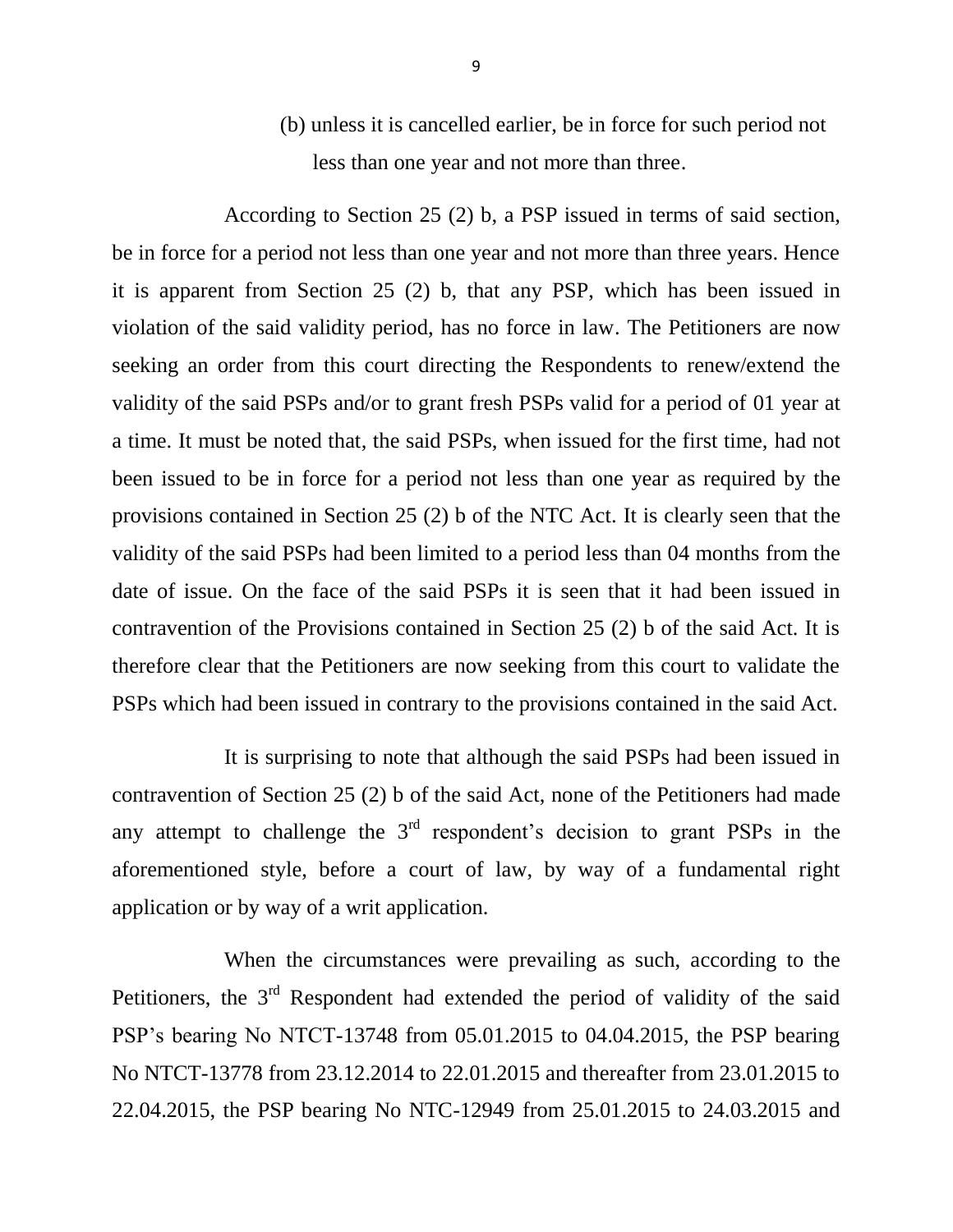the PSP bearing No NTCT-13723 from 30.12.2014 to 29.03.2015. It is seen that no extension in the period of validity of the PSP bearing No NTCF-13548 had been granted to the Petitioner in SC/FR/157/2015 in which the validity period was to be expired on 07.04.2015. The Petitioners have produced the said renewals of the said PSPs (P 11A) marked P 11B.

The Respondents contended that the said renewals (P11B) of the PSPs are naturally illegal as they are based on PSPs marked P 11A and, furthermore, P 11B has an additional layer of illegality as it contravenes Section 30 of the National Transport Commission Act as well, since a renewal could also only be made for a period not less than one year and not more than three years. Section 30(1) of the said Act stipulates provisions in relation to the renewal of such PSPs as follows;

30.(1)The Commission may subject to subsection (2) and having regard to the availability of adequate omnibus services to meet the demand for omnibus services on the route or routes covered by any passenger service permit granted under section 24 renewal such permit, on application made to it by the holder of such permit for such period not less than one year and not more than three years calculated from the date of expiry of the permit.

It is clearly seen that said renewals marked P 11B had not been made according to the provisions contained in Section 30(1) of the act. It is seen from P 11B that the renewal had been made for a period less than one year. The inequality complained of by the petitioners in the aforementioned cases are only regarding the inequality of Respondents' decision to refuse the renewal of the Petitioners aforesaid PSPs. As I have mentioned above, the issuance of the said PSPs are in violation of Section 25 (1) b of the said Act since it had been issued valid for a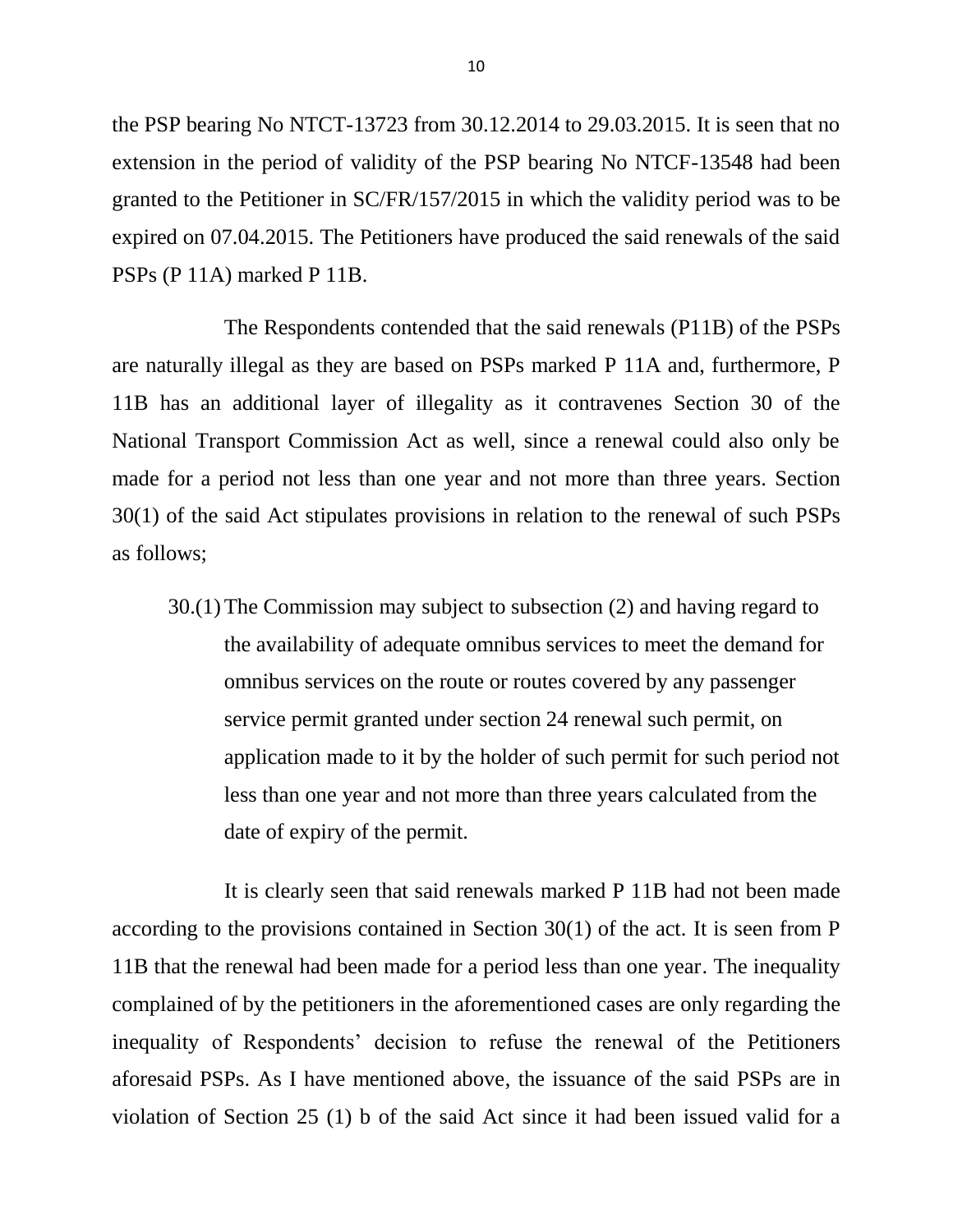period less than 05 months from the date of issue. On other hand the first renewal of said PSPs too are in violation of Section 30 (1) of the said Act since the same had been renewed for a period less than 03 months. It is emphasized that the Constitution only guarantees equal protection of the law and not equal violation of law.

After the expiration of the said validity periods of the PSPs marked P 11B, the Petitioners had submitted their said PSPs for the renewal of the validity periods for the second time. The  $3<sup>rd</sup>$  Respondent had refused to extend the validity period of the said PSPs marked P 11B. The Petitioners have complained that the  $3<sup>rd</sup>$ Respondent, without providing any reason whatsoever, had refused to renew and/or extend the validity of the said PSPs.

Section 30(2) of the said Act stipulates the circumstances where National Transport Commission can refuse to renew PSPs. Section 30(2) read thus:

- 30(2) The Commission may refuse to renew any passenger service permit granted under section 24 if it appears to the Commission that the holder of such permit
	- (a) has not observed the provisions of this Act or any regulations made thereunder;
	- (b) has been convicted of any offence under this Act or any regulations made thereunder;
	- (c) has not paid the prescribed fee for the renewal of the permit.

The Petitioners have complained in paragraph 21 of their Petitions that the refusal and/or failure of the  $3<sup>rd</sup>$  Respondent to renew or extend the validity of the Petitioners said PSPs are in violation of the Petitioners' fundamental rights guaranteed to them under article 14(1)g of the Constitution.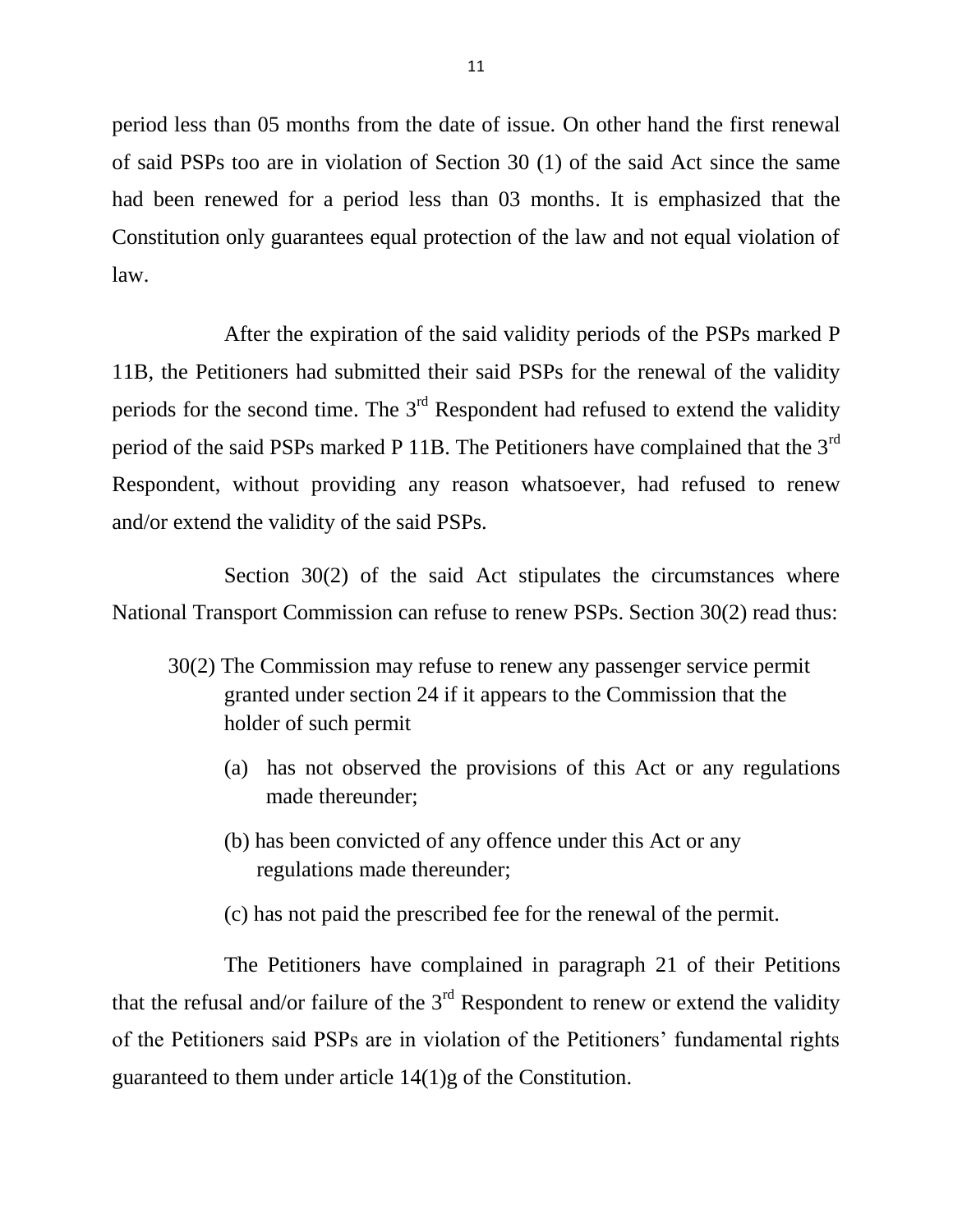Article  $14(1)(g)$  of the Constitution provides that every citizen is entitled to the freedom to engage by himself or in association with others in any lawful occupation, profession trade, business or enterprise.

In the case of Abeywardene vs. Inspector General of Police and Others (1991) 2 Sri LR 349, Amerasinghe, J. stated that, "Article 14(1)(g) is based on Article  $19(1)(g)$  of the Indian Constitution which provides that "All citizens" shall have the right to practise any profession, or to carry on any occupation, trade or business." Although that Article does not expressly confine the occupation, trade or business" to *lawful* activities, the Courts have consistently held that the Constitution only protects the right to lawful occupations. ……. One illegality does not justify another illegality".

In the exercise of the powers of the Supreme Court under Article 126(4) of the Constitution this court can issue a direction to a public authority or official commanding him to carry out his duty in compliance with the law. When the previous acts of the public authority are in violation of the provisions of the relevant statute, this court cannot issue a direction to the public authority to perform the subsequent act, which emanate from the previous illegal act, in contrary to the provisions contained in the relevant statute. In the present case before me, as I have expressed before, both, the issuance and the renewal of the PSPs marked P 11A and P 11B are in contrary to the provisions contained in the NTC Act. Hence this court cannot issue a direction to NTC commanding it to renew the said PSPs marked P 11B in accordance with the law.

In the case of *C. W. Mackie & Co., Ltd. v. Hugh Molagoda, Commissioner General of Inland Revenue and Others* (1986) 1 Sri LR 300 (SC)